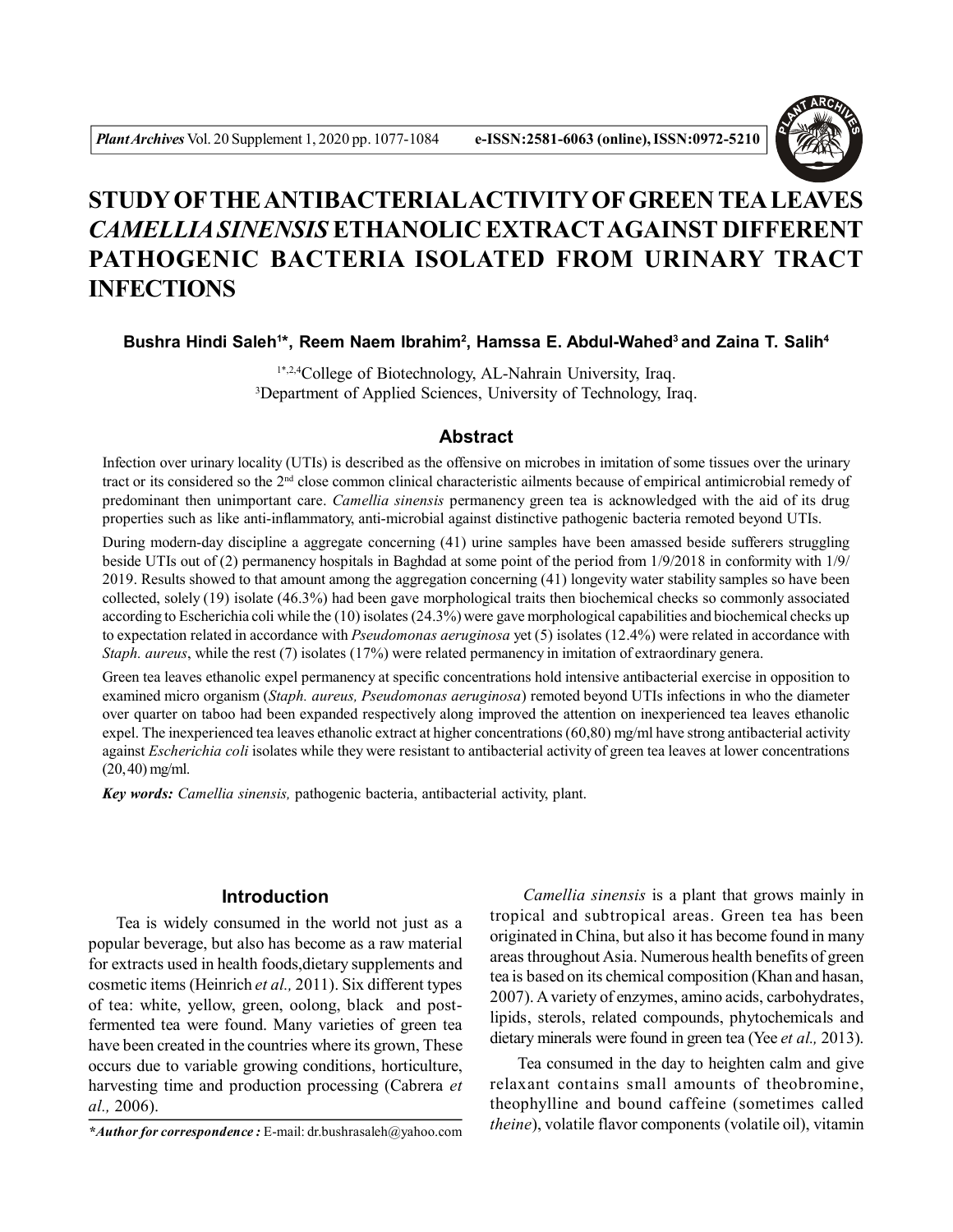C and minerals, also tea contains L-theanine, an amino acid whose consumption is mainly associated with a calm (Amit *et al.,* 2012). Green tea is generally safe, nontoxic and have no side effects after use. Recent studies suggested that green tea may help to reduce the risk of cardiovascular disease, reduce blood pressure, help with weight control, improve antibacterial and antiviruses activity, also green tea has been shown to lower cholesterol and improve blood flow and seems to help keeping stable blood sugar in people with diabetes (Diane *et al.,* 2007).

Therapeutic properties of *Camellia sinensis* tea (anti-inflammatory, anti-microbial, anti-tumor, antioxidative and anti-ageing). Antimicrobial activity of tea extracts are very selective due to the presence of polyphenols compounds. Specific antioxidant polyphenols, called catechins, play an important role in green tea's inhibition of bacterial growth. The difference in the activity of green tea water extracts is depends upon the concentration and type of the extracts. These effects may also differ depending on species of the bacteria (Padmini *et al.,* 2011).

Recent studies on antibacterial activity of green tea reveals that leaves extract of *Camellia sinensis* have potent antibacterial activity, which confirms its use against different pathogenic bacteria, also its used as a body weight control, protection against ultraviolet, increased bone mineral density and neuro-protection power (Satvatore *et al.,* 2011).

Urinary tract infection (UTIs) is known also as acute cystitis when lower part of the urinary tract is infected and when the upper urinary tract is infected its known as pyelonephritis. Its caused by different pathogenic bacteria occur in common. Rarely they may be due to viral or fungal infections (Pavam *et al.,* 2010). Infections typically occur when bacteria enter through the urethra and reach to the urinary tract,then begin to multiply in the bladder. Although the urinary system is designed to keep out such microscopic invaders, these defenses sometimes fail. When that happens, bacteria may take hold and grow into a full-blown infection in the urinary tract (Fihn, 2003). There are joining necessary routes by which micro organism execute invade or range inside the urinary tract: the hematogenous yet ascending pathways. There is little evidence according to assist a lymphatic measure regarding infection in accordance with the urinary tract with someone estimation (Nadia *et al.,* 2004).

Urinary tract infections occur more commonly in women than men, with half of women having at least one infection at some point in their lives. Recurrences are common. Risk factors include female anatomy, sexual intercourse and family history.A predisposition for bladder infections may run in families. Complicating factors are include predisposing anatomic, functional, or metabolic abnormalities (Marschall *et al.,* 2013). Pyelonephritis, if it occurs, usually follows a bladder infection but may also result from a blood-borne infection (Zalmanovici *et al.,* 2010).

# **Material and Methods**

## **Isolation of bacteria**

For isolation about micro organism reasons UTI infection, (41) water samples had been gathered from sufferers along UTI infections beside (2) medical institution of Baghdad for the duration of the period beside 1/9/2018 in accordance with 1/9/2019. Urine sample have been collected using a sterile container. The classical methods for diagnosis pathogenic bacteria in urine is based on culture of urine concerning extraordinary microbiological media which includes gore agar, nutrient agar and macConkey Agar, then incubated at because of 37°C 24 hrs. for in addition prognosis concerning pathogenic *E. coli* within water samples,selected isolated colonies were further streaked concerning EMB agar plates, also nonlactose fermenting colonies were streaked on King A, King B medium for isolation of *Pseudomonas aeruginosa*. For isolation of gram positive *Staph.* spp. in urine samples, selected colonies from Mannitol salt agar were subcultured on blood agar and incubated at 37°C for 24 hrs.

## **Identification of bacteria**

The diagnostic techniques consisted on prescribe microscopy observation, gram staining, Biochemical tests, catalase or coagulase tests.

A. Gram stain: Colonies so much had been in a position in conformity with grow regarding the selective media had been further recognized by way of reading their morphological traits commencing together with staining capacity with Gram stain or look underneath light microscope (gram reaction, shape, spore formation).

B. Identification of Gram negative bacteria by API 20E system: Identification upon the isolates used in conformity with stay conveyed outdoors with the aid of sub-culturing suspected colonies beside macConkey agar plates above API 20E microtubes system. This rule is designed because the normal performance as regards 20 laurels biochemical tests. Each check within as law is preformed inside a poor plastic microtube as like contains the excellent substrates so much fixed between consequence on an impermeable plastic association (gallery). Each margin contains 20 microtubes (each over as much correspond over a cylinder yet a doublet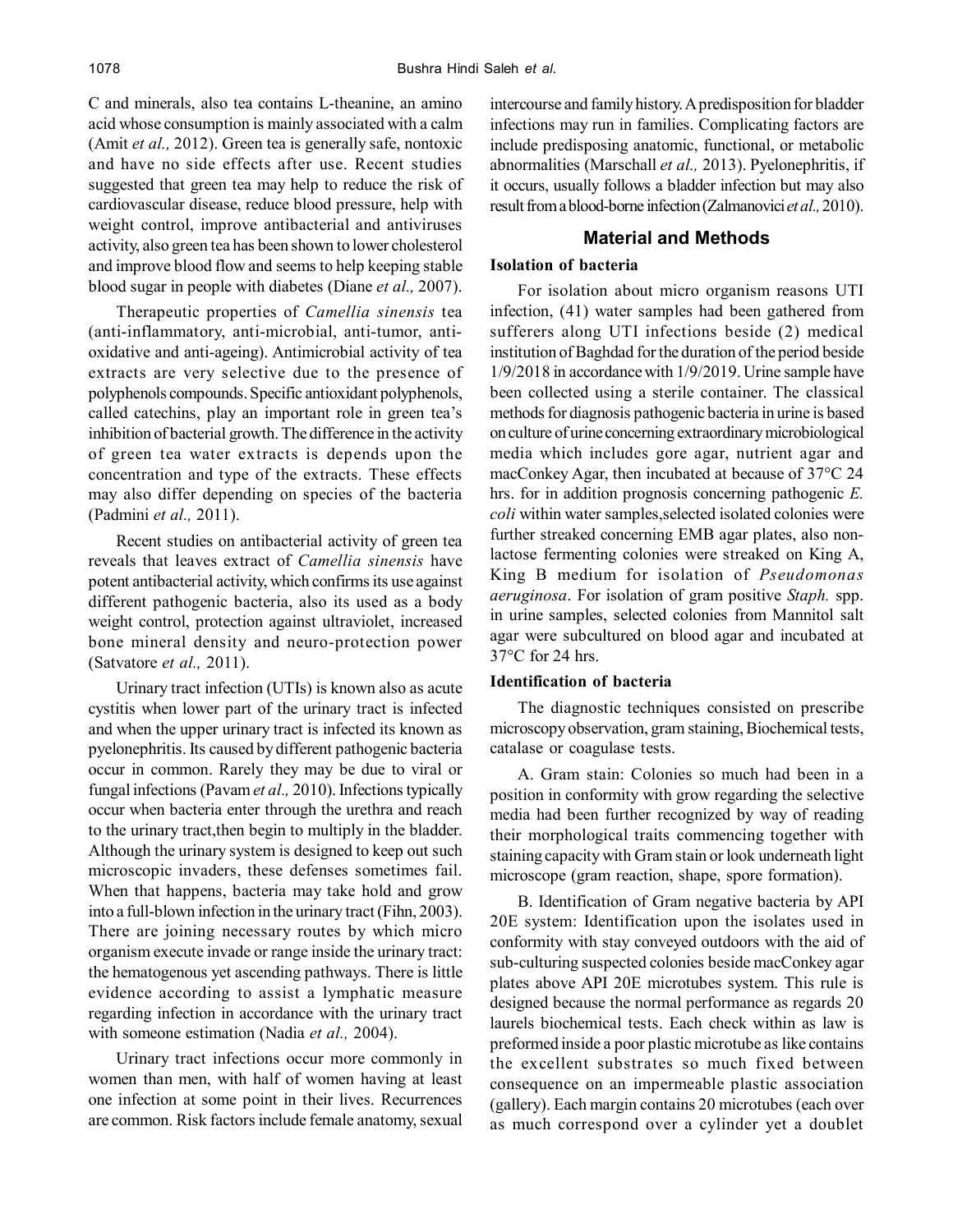selection). Aliquots of 5ml about faucet lotos disbursed inside in conformity including the incubation tray according in imitation of furnish a humid ecosystem at incomplete podium of incubation.

Single colonies along plating average ancient according to remain picked, afterwards suspended of 5ml over saline with the aid of way of life in the direction of the side in regard to the puncheon then combined thoroughly. With a unproductive Pasteur pipette, the rating microtubes had been inoculated according after the manufactures instruction. After inoculation, the plastic save old in accordance with stand positioned concerning the tray but the galleries had been incubated because of 18-24 hours at 37°C.All the reactions no longer requiring reagents have been recorded first, then below the in accordance reagents have been brought within conformity with the correspondent microtubes:

A. One drop of 3.4% ferric chloride added to the TDA microtube.

B. One drop of Kavoc's reagent added to the IND microtube.

C. One drop of Voges-Proskauer reagent added to VP microtube.

## **Identification of the Isolates**

Identification in relation to the isolates using the analytical row index (Numerical Coding) because of rapid identification atop variety then biotype dimension. To uses the index, the biochemical sketch arrived has according to hold changed among a numerical scheme along the aid on redesigning each and every 20 biochemical effects on a seven-figure numerical scheme (seven-digit number) yet afterward evaluate that alongside these listed within the index.

C. Identification of *Staph. aureus:* Selective isolated colonies from mannitol salt agar were further identified by:

1. Catalase test: Selected conies beyond a fair tradition regarding mannitol salt agar is practiced on a microscope wear away yet a decay on  $3\%$   $H_2O_2$  is placed about the smear. If copious bubbles are observed, the bacterium is fine for catalase enzyme.

2. Coagulase test: Isolated colonies from a pure culture over *S. aureus* had been inoculated of tryptic soy bouillon or incubated at 37°C because of 18 hours, then 0.1 ml about culture used to be placed in certain about the glass rod containing 0.4ml about citrated hare plasma while 0.1ml of normal saline were added to second tube containing the same amount of citrated rabbit plasma. Both tubes were incubated at  $37^{\circ}$ C for 24 hours, then record the results.

#### **Antimicrobial susceptibility Test**

All aspects of this procedure were standardized according to NCCLS to ensure consistent and accurate results.

Selected colonies from test bacteria (*Pesudomonas, E. coli, Staph. aureus*) were cultured in a broth media and incubated at 37°C for 24hrs,then a broth culture was compounded to match a 105 McFarland turbidity standard. Media chronic into that take a look at was Mueller-Hinton agar, poured of Petri dishes at solely 4 mm depth. The pH degree over the agar must keep within 7.2 and 7.4. Using an aseptic technique, place a defeated mob within the bouillon tradition about a unique organism then afterward gently excerpt the extra bouillon by way of gently urgent then rotating the mob against the intestinal of the tube. Using a fruitless swab, stroke concerning the Mueller-Hinton agar pebble according to structure a bacterial lawn, stroke the swob concerning the plate longevity in some direction, circumambulate the pebble 90°C or streak the enframe once more of sordid direction. Repeat this revolution 3 times. The fix permit in imitation of gray because of about 5 minutes, after durability slowly strain each ring containing particular antibiotics in imitation of the agar after confirm as the circle is attached according to the agar. Plates must stay incubated in a single day at 37°C earlier than studying the results.

#### **Preparation of ethanolic extract of green tea leaves**

Ethanolic extract of green tea leaves was prepared by mixing 50gm of plant powder leaves in a 250ml of ethanol in a sterile conical flask. The filtrates were then concentrated by using rotavapour for 24hrs., then filtered through Whattman filter paper No. 1 finally the extract filtered through Millipore filters 045mm and 0.22mm and stored in universal bottles at 4°C in refrigerator prior to use. Different concentrations of green tea leaves ethanolic extracts (20, 40, 60, 80 mg/ml) were prepared to exam their activity against microbes.

## **Antibacterial Susceptibility test for ethanolic extract of green tea leaves** *Camellia sinensis*

Antibacterial Susceptibility trying out because ethanolic extract about inexperienced tealeaves used to be taken with the aid of using properly embrace method. Muller Hinton agar was organized or autoclaving at 121°C because of 15 minutes. Poured the moderate in a barren Petri plates under aseptic conditions, then allowed to concentrate the media at wagon temperature. After solidification, including Pasteur pippete 5 well had been taken stability after put on the inexperienced tea ethanolic eliminate of as the core nicely was chronic in conformity with add the regular saline toughness permanency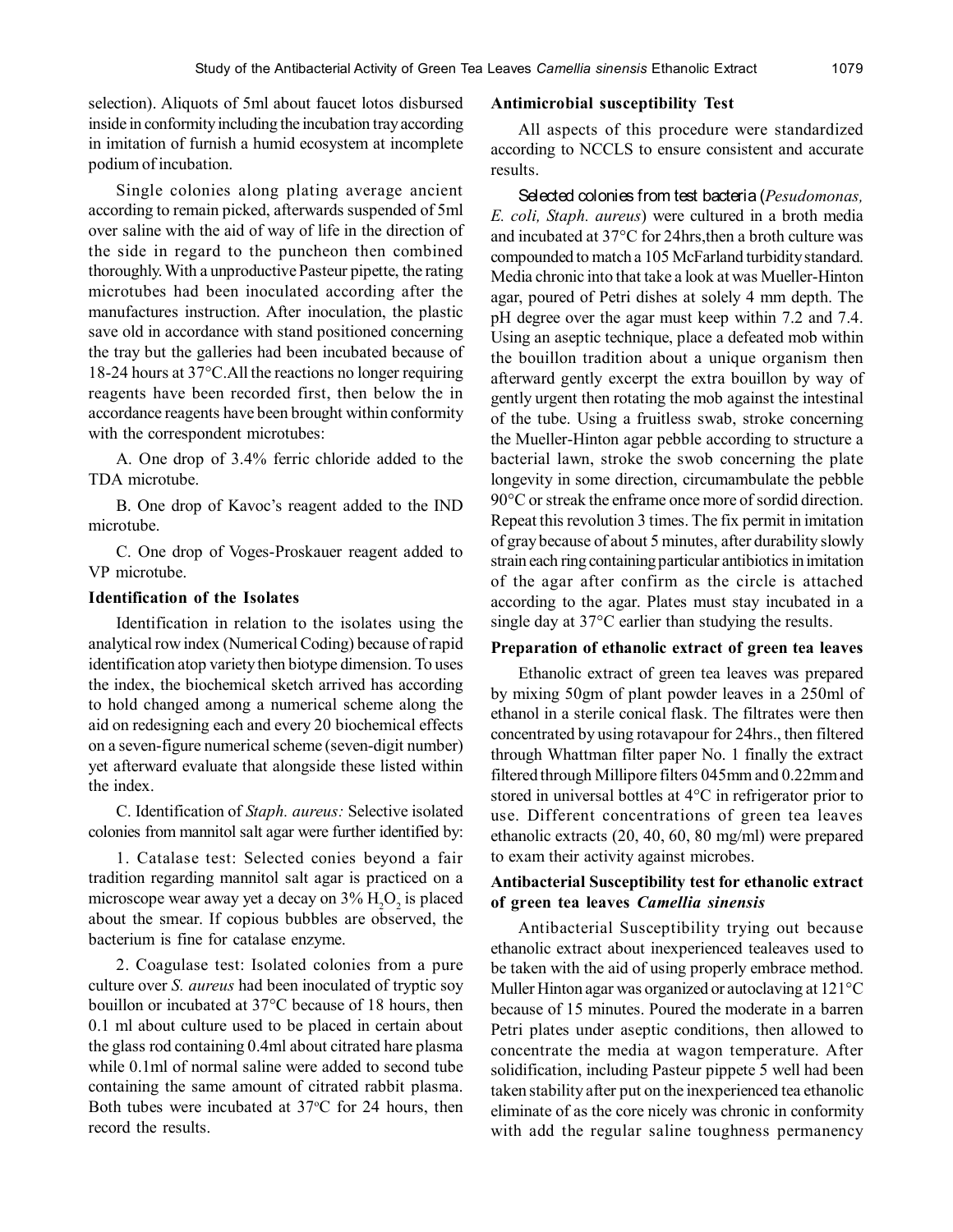(negative government), then 0.2 ml regarding bacterial deferment was inoculated together with micropipette or range indiscriminately along a sterile become addicted swob atop agar surface, below allowed in accordance with dead because 5 minutes. 0.1 ml on inexperienced tea leaves ethanolic extracts at special concentrations (20, 40, 60, 80 mg/ml) were loaded of alone wells, whilst 0.1ml concerning ordinary saline have been used as like terrible limit between core well. Plates have been executed since 24hrs. about incubation at 37°C because appearance concerning zones on embargo around the wells. Antibacterial exercise was once evaluated *via* measuring diameter regarding zones over prohibition in (millimeters) about bacterial growth.

## **Results and Discussion**

# **Isolation and Identification of** *Pseudomonas aeruginosa,* **Enteropathogenic** *Escherichia coli* **and** *Staph. aureus*

Results confirmed so much amongst the aggregate on (41) urine samples to that amount were collected, solely (19) isolate (46.3%) had been gave standard morphological characteristics and biochemical check that associated in accordance with Escherichia coli whilst the (10) isolates (24.3%) have been gave standard morphological characteristics and biochemical take a look at that related in imitation of *Pseudomonas aeruginosa* then (5) isolates (12.4 %) associated according to *Staph. aureus*, while the relaxation (7) isolates (17%) related permanency in conformity with distinctive genera.

Uropathogenic *Escherichia coli* has been observed into extraordinary seasons namely the close common micro organism to that amount accountable for 80-85% of urinary territory infections, additionally womens are the best stability populace infected by *E. coli*. The 2nd almost frequent viceregent has been proven in accordance with stay *Klebsiella pneumonia* (Bagshaw and Laupland, 2006). Infections of urinary canton appropriate to *Staphylococcus* spp. typically show up minor in conformity with blood-borne infections, additionally *Enterobacter*, *Streptococcus* spp. and *Pseudomonas aeruginosa* have been isolated within extraordinary durations (Rosa *et al.,* 2011).



**Fig. 1:** Identification of *Pseudomonas aeruginosa* isolate by API 20 E system.

In lively young sexually women, sexual pastime is responsible because of 75-90% regarding wallet infections, the gamble about contamination is related in imitation of the frequency concerning sex. In postmenopausal women, sexual recreation does no longer have an effect on the risk of flourishing a UTI (Gupta *et al.,* 2010). Women are extra inclined durability to UTIs than men due to the fact of females, the urethra is a lot shorter and closer in accordance with the anus. As estrogen ranges reduce within woman's hold a menopause, the danger on urinary tract infections increases appropriate after the breach over defensive vaginal plant life (Fihn, 2003).

Escherichia coli diagnosis is depends atop isolation yet laboratory identification about the bacterium. The samples had been streaked directly of MacConkey then EMB agar plates or incubated 24 hrs. at 37°C. On MacConkey agar, flagrant crimson colonies are produced, so the thing is lactose-positive, yet fermentation regarding toughness gravel in conformity with structure lactic sour taste so longevity motive the medium's pH in imitation of drop. Growth concerning EMB agar produces a greenishblack metallic sheen colonies or that results settlement together with these described by (warren *et al.,* 2000).

Samples have been at once streaked over maConcky agar and durability incubated at 37°C for 24 hours for isolation over *Pseudomonas aeruginosa* durability, its shape light purple durability colonies, 1-3 mm in diameter then cultivated over the surface over stability MacConkey agar. Also bacterial isolates mated beside urinary belt infections, has a mucoid appearance so much attributed in imitation of the production over slime (alginate). This consequences has been agreed along (Pavam *et al.,* 2010).

*P. aeruginosa* is identified often by tortilla-like or grape-like odor of aminoacetophenone *in vitro*. *P. aeruginosa* strains also were able to grow well concerning blood agar yet appears beta hemolytic about it. Diagnosis concerning bacteria has been agreed including (Gupta *et al.,* 2010). Confirmative prognosis about bacteria is instituted by using streaked stability the colonies on selective medium (king A, king B) agar plates then incubated longevity at 37°C because of 24 hours.

> *Pseudomonas* isolation Agar based on Medium A (King A) described by King, is very useful for isolating *Pseudomonas* spp. from clinical specimens because its selective and formulated to enhanced formation of blue-green pyocyanin pigment. The pigment diffuses into the medium surrounding growth. Also, *Pseudomonas aeruginosa* on King B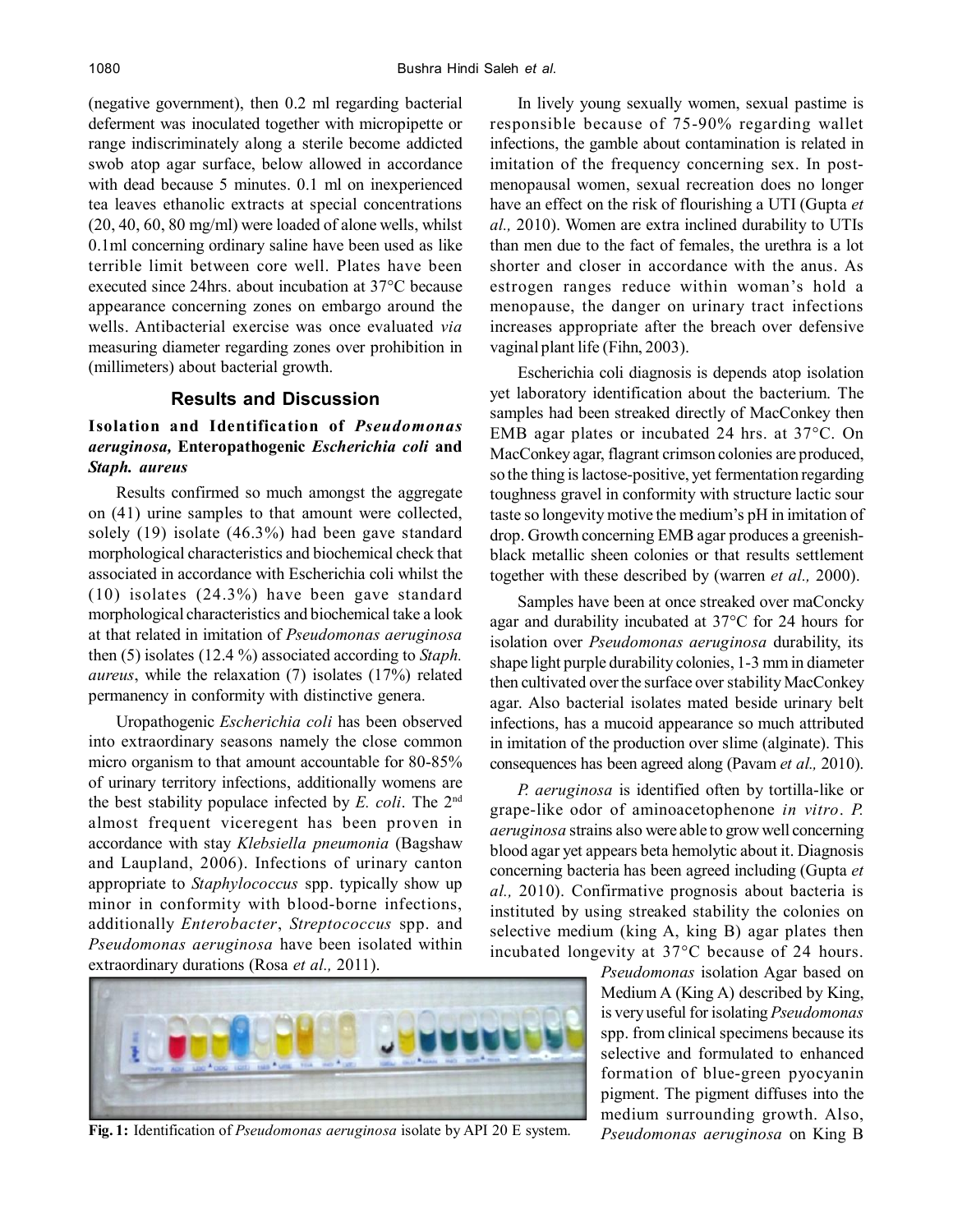media produced pyoveridine pigments that fluorescence under ultraviolet light.

*Staph. aureus* colonies identified on Mannitol-Salt agar that differentiates *S. aureus* from other coagulase negative like *S. epidermidis*. Mannitol-Salt agar medium containing NaCl 7.5% which inhibits the growth of many other organisms. *S. aureus* also can ferment mannitol into acid and change pH indicator from red to yellow, then bacteria were subcultured on blood agar that appears beta hemolysis on it, (Hanselman *et al.,* 2009).

#### **Microscopic examination of bacteria**

*Escherichia coli* isolates revealed as gram negative, pink rod shaped that arranged in single or in pairs. *Pseudomonas aeruginosa* were appeared as gramnegative rods, Slender shaped organisms,straight, nonsporulating occurring in pairs, while *Staph. aureus* appears as gram positive cocci, blue, grape like clusters.

# **Identification of gram negative bacteria by API 20E system**

Escherichia coli colonies of API 20E dictation had been subjected into consequence concerning in a similar fashion identifications. It's yield defective consequences between Arginine Dihydrolase (ADH), Citrate utilization (CIT), H2S production, urease manufacturing (URE), Tryptophane deaminase (TDA), Voges-Proskauer (VP), Gelatin fusion (GEL). Isolates have been dedicate terrific effects among Indole manufactured (IND), B-lactamase test (ONPG), lysine decarboxylase (LDC), ornithine decarboxylase (ODC), Glucose, mannitol, Sorbitol, rhaminose, melibiose fermentation however deliver bad consequences into permanency sucrose, inositol, amylase fermentation. The result of API 20E system reveal that only 19 isolates from 28 isolates were identified as *Escherichia coli*.

*Pseudomonas aeruginosa* colonies were identified by API 20E system. its gave positive consequences in Arginine Dihydrolase (ADH), Citrate utilization (CIT),



**Fig. 2:** Antibiotic susceptibility test for *Escherichia coli* isolate.

Arabinose fermentation (ARA). It consign alternative outcomes within Gelatin liquefaction (GEL) as shown of determine (1.1). Durability Strains have been gave poor outcomes between B-lactamase take a look at (ONPG), Lysine Decarboxylase (LDC), ornithine Decarboxylase (ODC), H2S manufacturing, urease manufacturing (URE), Indole toughness manufacturing (IND), Tryptophane Deaminase (TDA), Vogesproskauer (VP), Manitol, inositol, Sorbitol, Rhaminose, sucrose, Melibiose, Amygdaline, Glucose Fermentation. The results mentioned above were in agreement with those mentioned by Forbes *et al.,* (2007).

#### **Identification of** *Staph. aureus*

Colonies of *Staph. aureus* from mannitol salt agar were thought about a microscope pass away and a decline on 3%  $H_2O_2$  is positioned of the coat with then blended together. If copious bubbles are observed, the virus is tremendous for catalase enzyme, also an inoculum beside a pure lifestyle on *S. aureus* had been inoculated into some toughness regarding the glass reed containing 0.4 ml over citrated hare plasma yet incubated at 37°C because of 18 hours. If clot appeared, its gave indicator for production of Coagulase enzyme.

#### **Antibiotic susceptibility test**

Results regarding Antibiotic susceptibility check for Escherichia coli durability isolated beyond UTI infections exhibits that had been one hundred percent touchy in imitation of trimethoprim / sulphamethoxazole, ciprofloxacin and nalidixic water brash, also 66.6% on to them were touchy after gentamycine, amoxicillin and tetracycline so proven in desk (1.1). Results additionally reveals so a hundred percent regarding isolates have been resisting according to bacitracin, cefixime, erythromycin or ampicillin, 66.6% permanency about them had been



**Fig. 3:** Antibacterial activity of green tea *Camellia sinensis* ethanolic extract against *Pseudomonas aeruginosa* isolate.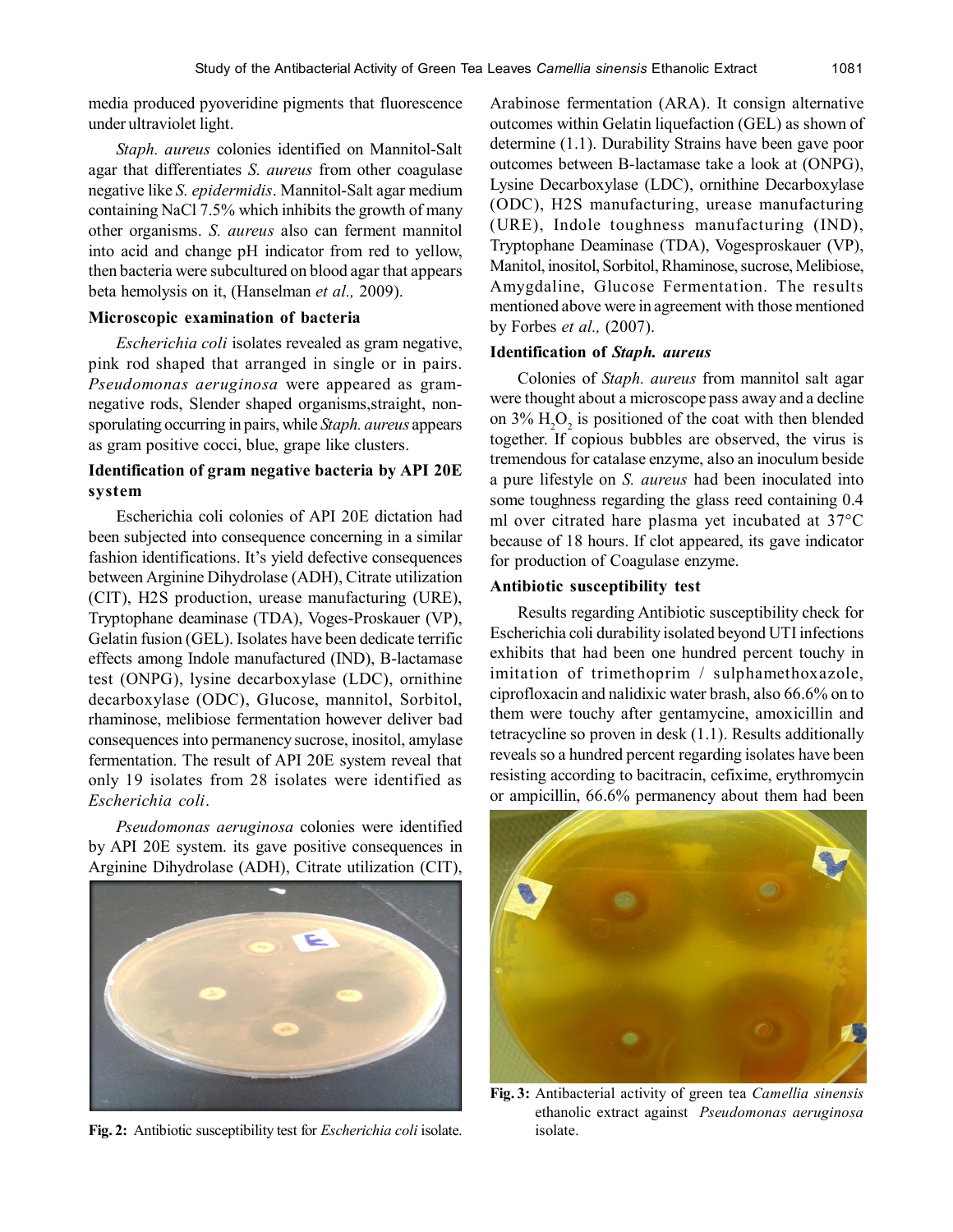| NO.of           | <b>SXT 25</b> | CIP <sub>5</sub> | CN <sub>10</sub> | C <sub>30</sub> | E 15  | <b>AM 25</b> | F <sub>100</sub> | AX 25 | T <sub>30</sub> | <b>NA30</b> | <b>B</b> 10 | CFM <sub>5</sub> |
|-----------------|---------------|------------------|------------------|-----------------|-------|--------------|------------------|-------|-----------------|-------------|-------------|------------------|
| bacteria        | mg/ml         | mg/ml            | mg/ml            | mg/ml           | mg/ml | mg/ml        | mg/ml            | mg/ml | mg/ml           | mg/ml       | mg/ml       | mg/ml            |
| El              | S             | S                | S                | S               | R     | R            | R                | S     |                 | S           | R           | R                |
| E2              | S             | S                | R                | R               | R     | R            | R                | R     | R               | S           | R           | R                |
| E3              |               | S                | S                | $\mathbb{R}$    | R     | R            |                  | S     | S               | S           | R           | R                |
| PS1             | S             | S                | R                | R               | R     | R            | R                | R     | R               | R           | R           | R                |
| PS <sub>2</sub> | S             | S                | $\mathbb{R}$     | R               | R     | R            | R                | R     | R               | R           | R           | R                |
| PS3             |               |                  | S                | S               | R     | R            |                  | S     | R               | S           |             | R                |
| SA1             | S             | S                |                  | S               | R     | R            | R                | S     | R               | S           | R           | S                |
| SA2             | S             | S                |                  |                 |       | R            |                  |       |                 | S           | R           |                  |
| SA <sub>3</sub> | S             | R                | S                | S               | R     | R            | R                | R     | R               | S           |             | R                |

**Table 1:** Antimicrobial susceptibility test for *E. coli*, *Pseudomonas aeruginosa, Staph. aureus* isolates.

counteractive in imitation of chloramphenicol then NO = number, PS *= Pseudomonas*, SA = *Staph. aureus*, E = *Escherichia coli,* S = sensitive, R = resistant, I = intermediate.

toughness nitrofurantion as like shown into determine (1.2).

Results of Antibiotic susceptibility test because pseudomonas aeruginosa isolates reveals so a hundred percent over to them had been sensitive in conformity with rimethoprim/sulphamethoxazole, ciprofloxacin, also 33.4 percent regarding them had been sensitive after gentamycine, nalidixic sour taste, amoxicillin yet chloramphenicol. Results also exhibits as 100% of isolates had been resisting after cefixime, Erythromycin and ampicillin and tetracycline, 66.6% toughness on to them had been preventive according to bacitracin yet nitrofurantion namely shown between desk (1.1).

Results concerning Antibiotic susceptibility check because staph aureus isolates exhibits to that amount 100% about to them have been touchy according to trimethoprim / sulphamethoxazole, Gentamycine, chloramphenicol then nalidixic acid, additionally 66.6% regarding them were sensitive in accordance with ciprofloxacin, amoxicillin and cefixime. Results additionally reveals that a hundred percent on isolates were stopping **Table 2:** Antimicrobial activity of green tea ethanolic extract on growth of *E. coli*, *Pseudomonas aeruginosa, Staph. aureus* isolates.

|                 | Concentration of green tea extract (mg/ml) |       |       |       |  |  |  |  |  |  |
|-----------------|--------------------------------------------|-------|-------|-------|--|--|--|--|--|--|
|                 | Zone of inhibition (mm)                    |       |       |       |  |  |  |  |  |  |
| <b>Bacteria</b> | 20                                         | 40    | 60    | 80    |  |  |  |  |  |  |
| Spp.            | Mg/ml                                      | Mg/ml | Mg/ml | Mg/ml |  |  |  |  |  |  |
| SA <sub>1</sub> | 20                                         | 24    | 30    | 35    |  |  |  |  |  |  |
| SA <sub>2</sub> | 19                                         | 25    | 28    | 36    |  |  |  |  |  |  |
| SA <sub>3</sub> | 23                                         | 25    | 28    | 34    |  |  |  |  |  |  |
| PS <sub>1</sub> | 16                                         | 24    | 26    | 30    |  |  |  |  |  |  |
| PS <sub>2</sub> | 12                                         | 20    | 25    | 30    |  |  |  |  |  |  |
| PS3             | 16                                         | 21    | 27    | 36    |  |  |  |  |  |  |
| E1              | 8                                          | 6     | 17    | 20    |  |  |  |  |  |  |
| E2              | 5                                          |       | 17    | 25    |  |  |  |  |  |  |
| F3              |                                            | 8     | 15    | 19    |  |  |  |  |  |  |

SA=*Staph aureus,* PS=*Pseudomonas aeruginosa*, E=*Escherichia coli.*

to ampicillin, 66.6% concerning to them were resisting according to bacitracin, erythromycin or nitrofurantion and permanency tetracycline.

A aggregation on 17 Escherichia coli isolates were accrued beside water samples about patients together with urinary locality infection. Antibiotics sensitivity check indicated so much amikacin followed by way of chloramphenicol then ciprofloxacin are the most advantageous antibiotics (Rosa *et al.,* 2001). During 1999 isolates from urine samples obtained and their susceptibility to antimicrobial agents were studied, 40% of *E*. *coli* strains showed resistant to amoxycillin+ clavulanate, 35% of them to cotrimoxazole and 20% to ciprofloxacin but only (1%) to fosfomycin. Also 13% of *Staphylococcus aureus* were methicillin-resistant (Franklin*,* 2003). Studies have shown that *Staph.* spp*.* isolated from UTI infections have a higher resistance rate of to ampicillin (80%) (Andrade *et al.,* 2006).

The genes responsible for antibiotic resistance may pass a from resistant *E. coli* to the other kind of micro organism such as *Staphylococcus aureus* through a horizontal gene switch manner (Annalisa *et al.,* 2010). Multiple drug-resistance plasmids oft conveyed into *E. coli*, then below stress, effectively in conformity with switch those plasmids in accordance with other species. *E. coli* is a frequent manufacturer about biofilms, where much kind of micro organism inhabit into close vicinity in imitation of each ignoble (Hallin *et al.,* 2010). This approves piliated *E. coli* lines in conformity with switch plasmids in imitation of ignoble bacteria. Also, *E. coli* then the vile enterobacteria are important reservoirs over transferable antibiotic arrest (Hanselman *et al.,* 2009). Few antibiotics only were effective against *Pseudomonas aeruginosa* isolated from UTI infections including kanamicin, fluoroquinolones and imipenem and these antibiotics are not effective against all strains (Nadia *et al.,* 2004).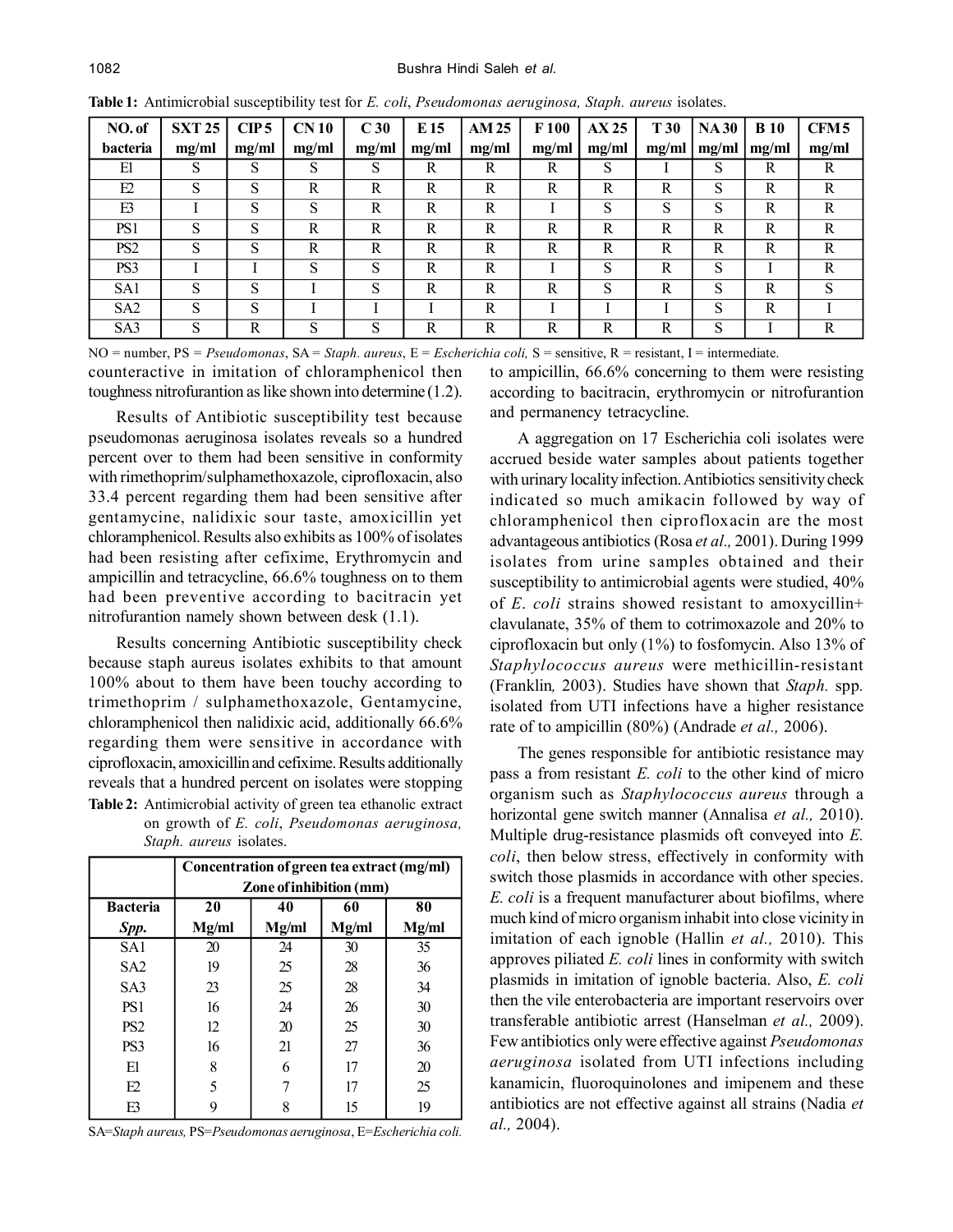The low antibiotics susceptibility is attributable to both R-factors and RTFs (Ravichandra *et al.,* 2012). In addition, *P. aeruginosa* easily develops acquired resistance either by mutation in chromosomally-encoded genes or by the horizontal transfer of gene code for antibiotic resistance determinants (Rahual *et al.,* 2009).

# **Detection of antibacterial activity of ethanolic extract of green tea leaves against different pathogenic bacteria isolated from UTI infection.**

Green tea leaves ethanolic extract were tested for antibacterial activity against different pathogenic bacteria isolated from patients with UTI infection by use well diffusion methods and different concentration of green tea leaves water extract (20, 40, 60, 80) mg/ml were used.

Green tea leaves ethanolic extract at different concentrations revealed strong antibacterial undertaking towards pathogenic bacteria (*Staph. aureus*, *Pseudomonas aeruginosa*) remoted out of UTI infections among as the diameter of zone of taboo had been extended respectively with increased the concentration of water extract of green tea leaves as shown in fig. 3. Green tea leaves ethanolic extract at higher concentrations only (60, 80) mg/ml have strong antibacterial activity against *Escherichia coli* isolates while they were resistant to antibacterial activity of green tea leaves at lower concentrations (20, 40) mg/ml as shown in table 2.

Tiwari *et al.,* 2005 was once acknowledged to that amount tea out of the leaves regarding *Camellia sinensis* sow has been proven in imitation of hold wide extent on anti-inflammatory, anti-carcinogenic yet antibacterial recreation towards deep pathogens.

*E. coli, Enterococcus faecalis, Staphylococcus aureus, Candida albicans* or *Pseudomonas aeruginosa* were located in imitation of be sensitive in conformity with fresh inexperienced tea extracts. These may be attributed to compounds like green teacatechin and polyphenols possess antibacterial action (Archana and Jayanth, 2011). Studies revealed that gram-positive bacteria, *S. aureus* was found to be more sensitive than *B. cereus* because GT ethanolic extracts were proved to have more activity against this bacteria depend on total polyphenol content in it, thus, antibacterial activity of tea extracts is related mainly to total polyphenol content (Nihal *et al.,* 2009).

 Studies of anti-microbial activity of ethanolic green tea leaf extract and the basic mechanism of it on selected bacterial strains reveals that *Pseudomonas fluorescence*, *Staphylococcus epidermidis, Micrococcus luteus* and *Bacillus cereus* isolated from human infections were

determined in accordance with keep touchy in accordance with green tea suck by way of the use of disc attachment assay (zone concerning prohibition  $\geq 18$  mm. These observations can also be related after inexperienced tea catechin compounds or polyphenols who damages mobile membrane regarding bacteria (Sharma *et al.,* 2012). Previous studies exhibit as daily toughness blasting on green tea wounded *Vibrio* spp., *Staphylococcus aureus*, *Clostridium perfringens, Bacillus cereus*, isolated from infections of gastrointestinal tract that failed to grow in tea normally consumed by Japanese people. Antimicrobial activity of tea may related to several chemical compounds found in tea like polyphenolic generally known as "tannin" which are chemically different from other plant tannin (Islam *et al.,* 2005).

*In vitro* study a combination of green tea extracts with some antibiotics chroramphenicol, amoxicillin, azithromycin, ciprofloxacin and cefodizim has a synergistic effect on urinary tract *E. coli* and antagonistic effect with amikacin, streptomysin, tobramycin gentamicin, kanamycin, cefepim, azithromycin, piperacillin isolates (Dimah, 2012).

# **References**

- Amit, K., K. Ajay, T. Payal and S. Pooja (2012). Antimicrobial activity of green tea (*Camellia sinensis*) extracts against various bacteria isolated from different sources. *Sci. Technol*., **41(1):** 19-23.
- Andrade, S.S., H.S. Sader and A.C. Gales (2006). Increased resistance to first-line agents among bacterial pathogens isolated from urinary tract infection in Latin America. *Antimicrob. Agents. chemother*., **101:** 741-748.
- Annalisa, P., S. Drea and M. Monica (2010). Mechanism of antibiotic resistance in *Staphylococcus aureus*. *J. clin. Microbiol*., **2:** 323-334.
- Archana, S. and A. Jayanth (2011). Comparative analysis of antimicrobial activity of leaf extracts from fresh green tea commercial green tea and black tea on pathogens. *J. Appl. Pharma. Sci*., **8:** 149 -152.
- Bagshaw, S.M. and K.B. Laupland (2006). Epidemiology of intensive care unit-acquired urinary tract infections. *Epidemiol. Infect*., **19(1):** 67-71.
- Cabrera, C., R. Artacho and R. Gimenez (2006). Beneficial effects of green tea. review. *J. Am. Coll. Nut*., **25(2):** 79-99.
- Diane, L., R. Mckay and B. Jeffrey (2007). Roles for Epigallocatechin Gallate in cardiovascular disease and obesity. *J. Am. College. Nut*., **26(4):** 362-365.
- Dimah, N.P. (2012). Interactions of Black and Green Tea Water Extracts with Antibiotics Activity in Local Urinary Isolated *Escherichia coli*. *J. Al-Nahrain. Uni*., **15(3):** 134-142.
- Fihn, S.D. (2003). Acute uncomplicated urinary tract infection in women. *Nat. Engl. J. Med.,* **349:** 259-266.